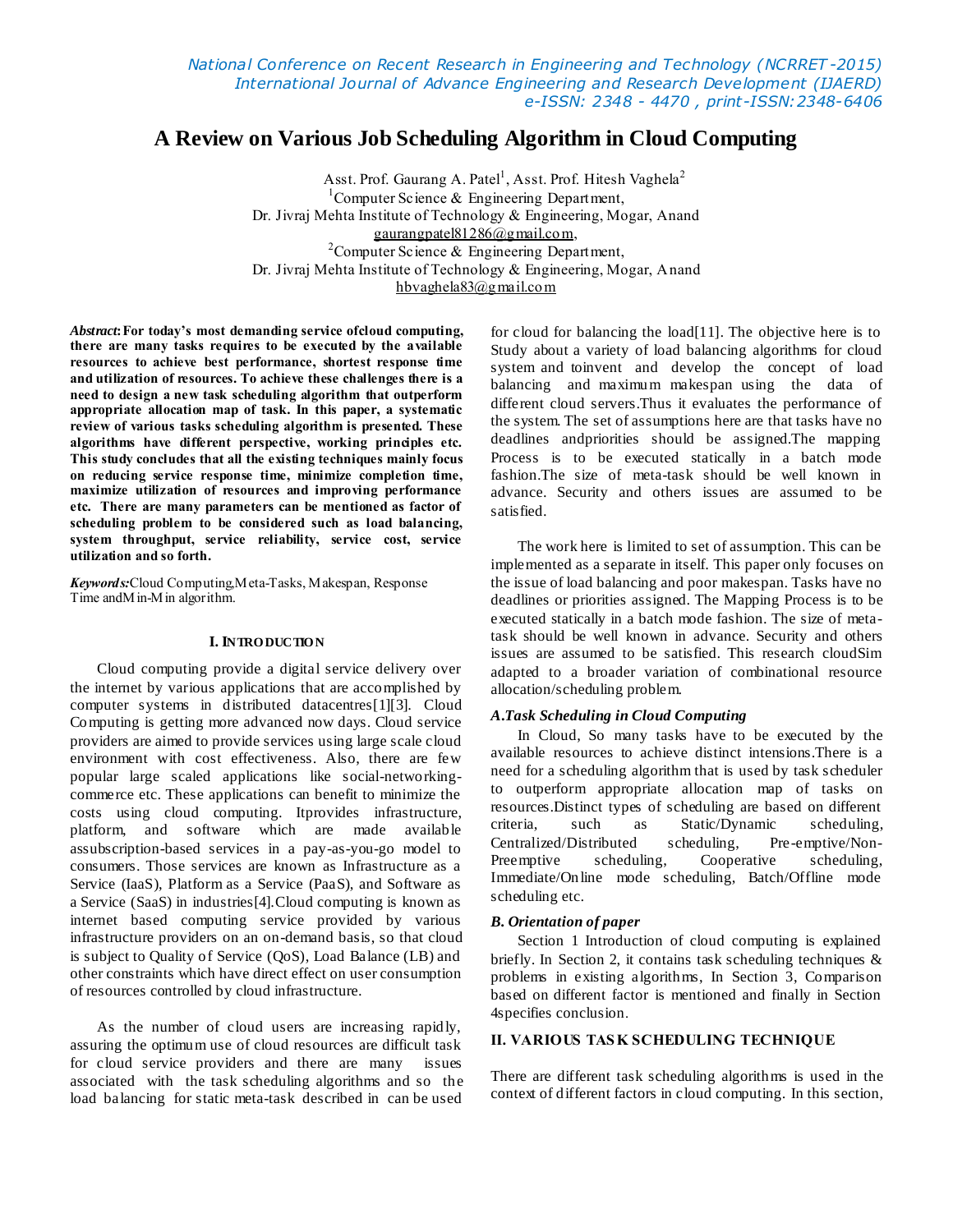# *National Conference on Recent Research in Engineering and Technology (NCRRET -2015) International Journal of Advance Engineering and Research Development (IJAERD) e-ISSN: 2348 - 4470 , print-ISSN:2348-6406*

variety of task scheduling technique isreviewed briefly. These all task scheduling techniques are for different intentions.

## *A. Opportunistic Load Balancing (OLB***)**

OLB schedule each task, in random order, to the next expected to be available machine, regardless of the task's expected execution time on that machine [8].The intention behind OLB is to keep all machines as busy as possible. One advantage of OLB is its simplicity, but because OLB does not consider expected task execution times, so the mappings it finds can result. Even though OLB keeps all resources as busy as possible,the main problem of OLB is poor makespan due to the expected task execution time of task does not consider by OLB.

## *B. Minimum Execution Time (MET)*

In contrast to OLB, Minimum Execution Time (MET) assigns each task, in random order, to the machine with the minimum expected execution time for that task, regardless of that machine's availability[9].The aim behind MET is to give each task to its best machine. This can cause a severe load imbalance across machines. MET gives each task to its best machine; drawback of this algorithm is severe load imbalance across machines.

#### *C. Minimum Completion Time (MCT)*

Minimum Completion Time (MCT) assigns each task, in random order, to the machine that has the minimum expected completion time for that task. Due to this some tasks to be assigned to machines that do not have the minimum execution time for them [10]. The intension of MCT is to combine the benefits of OLB and MET, while avoiding the circumstances in which OLB and MET perform poorly.In MCT, some tasks to be assigned to machines that do not have the minimum execution time for them.

#### *D. Min-min Task Scheduling Algorithm*

The Min-min heuristic begins with the set of all unmapped tasks (Set U). Then, the set of minimum completion times, M, for each task  $t_i \in U$ , is found. Moreoverthetask with the overall minimum completion time from M is selected and assigned to the corresponding machine (Thus named Min-min). At Last, the newly mapped task is deleted from U, and the process repeats until all tasks are mapped (i.e., U is empty).<sup>[13]</sup> However, Min-min considers all unmapped tasks during each mapping decision and MCT only considers one task at a time. Min-min maps the tasks in the order that changes the machine availability status by the least amount that any assignment could. Let  $t_i$  be the first task mapped by Min-min onto an empty system. The machine that fin ishes  $t_i$  the earliest, say  $m_j$ , is also the machine that executes  $t_i$  the fastest. For every task that Min-min maps after  $t_i$ , the Min-min heuristic changes the availability status of  $m_i$  by the least possible amount for every assignment.Therefore, the percentage of tasks assigned to their first choice (on the basis of execution time) is likely to be higher for Min-min than for

Max-min (defined next). The expectation is that a s maller makespan can be obtained if more tasks are assigned to the machines that complete them the earliest and also execute them the fastest. Hear the main problem is regarding as Minmin gives higher priority to small tasks, it increases Response time for large tasks.<sup>[11]</sup>

### *E. Max-min Task Scheduling Algorithm*

In reference to the heuristic which we have seen previously i.e..Min-min Algorithm, the Max-min heuristic is also very similar to it. The Max-min heuristic begins with the set of unmapped tasks. Let U be the set of all unmapped tasks.Then, the set of minimum completion times, M, is found. The heuristic then selects overall maximum completion time from M and assigns to the resembling machine. And so it is named as Max-min Algorithm. Finally, the new mapped task isremoved from U, and the process keeps on repeating until all tasks are mapped which implies till U is empty.<sup>[8]</sup> Intuitively, Max-min tries to minimize the penalties incurred from performing tasks with longer execution times. For instance, let the meta-task being mapped has many tasks. Assume that onetask has short execution time and one has a very long execution time. Mapping the task with the longer execution time to its best machine first allows this task to be executed concurrently with the remaining tasks (with shorter execution times). For this case, this would be a better mapping technique than a Min-min mapping. Because in Min-min mapping all of the shortest jobs (tasks) would execute first, and then the longer running task would execute while several machines sit idle. Thus, in cases similar to this example, the Max-min heuristic improves makespan. It may give a mapping with a more balanced load across machines.<sup>[13]</sup>

## *F. Load Balanced Min-min Algorithm*

The traditional Min-Min algorithm is a simple algorithm that produces a schedule that minimizes the makespan than the other traditional algorithms in the literature. But it fails to produce a load balanced schedule.Load Balanced Min-Min (LBMM) algorithm is proposed thatreduces the makespan and increases the resource utilization. Theproposed method has two-phases. In the first phase thetraditional Min-Min algorithm is executed and in the secondphase the tasks are rescheduled to use the unutilized resourceseffectively[12].

The Min-Min algorithm first finds the minimum execution time of all tasks. Then it chooses the task with the least execution time among all the tasks. The algorithm proceeds by assigning the task to the resource that produces the minimum completion time. The same procedure is repeated by Min-Min until all tasks are scheduled. The limitation of Min-Min algorithm is that it chooses smaller tasks first which makes use of resource with high computational power. As a result, the schedule produced by Min-Min is not optimal when number of smaller tasks exceeds the large ones. To overcome this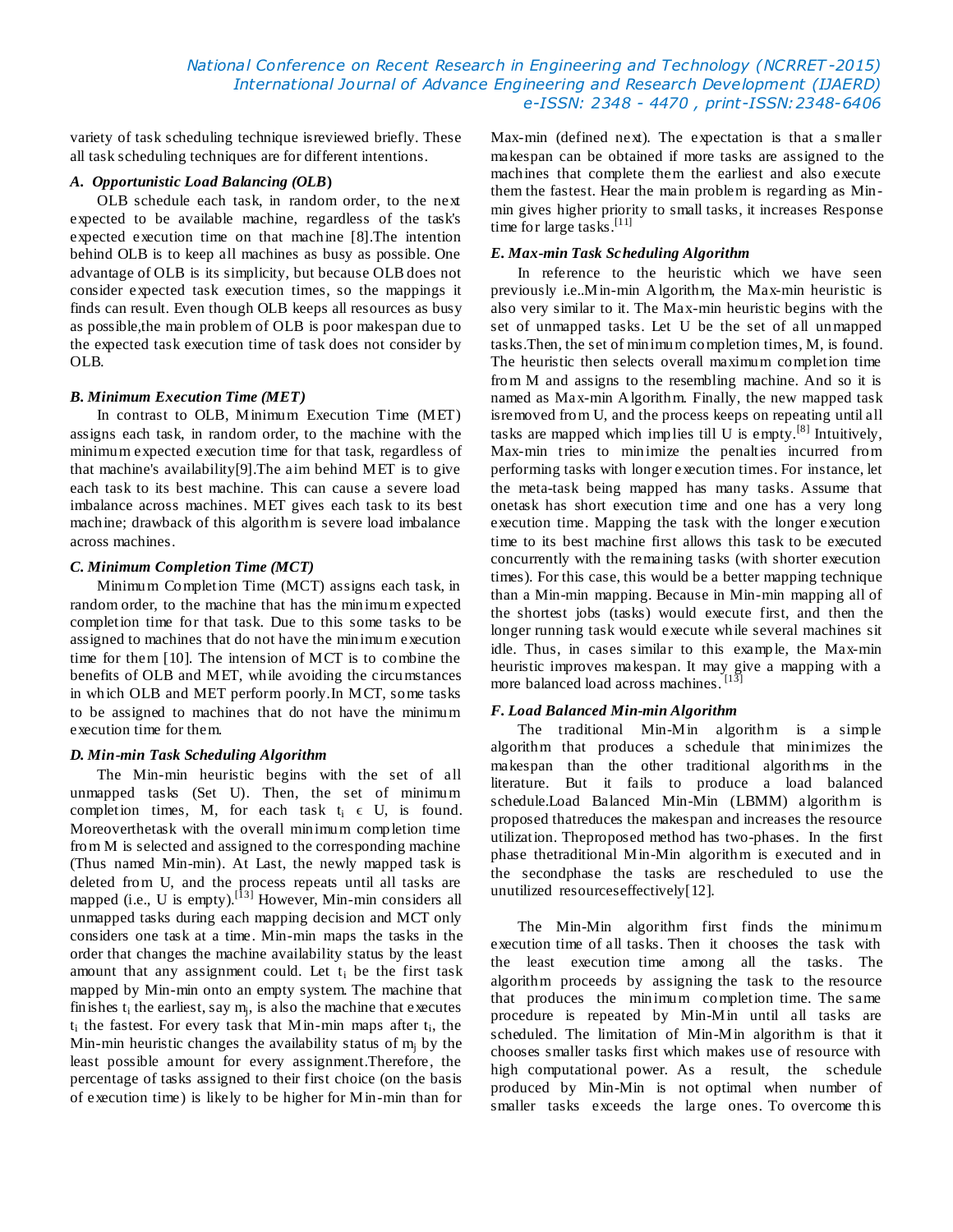# *National Conference on Recent Research in Engineering and Technology (NCRRET -2015) International Journal of Advance Engineering and Research Development (IJAERD) e-ISSN: 2348 - 4470 , print-ISSN:2348-6406*

difficulty, Max-min algorithm schedules larger tasks first [7]. But in some cases, the makespan may increase due to the execution of larger tasks first. The waiting time of s ma ller tasks is also increased in Max-Min.The algorithm proposed in this paper outperforms all those algorithms both in terms of makespan and load balancing. Thus a better load balancing is achieved and the total response time of the

grid system is improved. The proposed algorithm applies the Min-Min strategy in the first phase and then reschedules by considering the maximum execution time that is less than the makespan obtained from the first phase.

So LBMM executes Min-Min in the first round. In the secondround it chooses the resources with heavy load and reassigns them to the resources with light load.

# **III. THEORITICAL ANALYS IS**

TABLE I:Comparison ofTask Scheduling Algorithm Based On Different Factor

|                    | <b>OLB</b>                                | MET                                  | <b>MCT</b>                            | Min-Min                                            | <b>Max-Min</b>                                     | <b>LBMM</b>                      |
|--------------------|-------------------------------------------|--------------------------------------|---------------------------------------|----------------------------------------------------|----------------------------------------------------|----------------------------------|
| Method             | Batch Mode                                |                                      |                                       |                                                    |                                                    |                                  |
| <b>Makespan</b>    | Very Poor                                 | $\langle$ OLB But<br>$>$ Rest of all | $<$ OLB and MET                       | $<$ OLB and MET<br><b>But Sometimes</b><br>$>$ MCT | $<$ OLB and MET<br><b>But Sometimes</b><br>$>$ MCT | $\leq$ Rest of all               |
| Time<br>Complexity | O(n)<br>Where $n = no$ . of<br>tasks      | O(n)                                 | O(n)                                  | $O(mn^2)$<br>Where $m = n_0$ , of<br>resources     | $O(mn^2)$                                          | $O(mn^2)$                        |
| <b>S</b> peed      | V                                         |                                      | V                                     | χ                                                  | χ                                                  | V                                |
| <b>Inspiration</b> | Simplicity and<br>Resource<br>Utilization | Select best<br>machine               | Use minimum<br>completion<br>criteria | Overall response<br>time is decrease               | Less response<br>time for large<br>tasks           | Balance Load<br>across Resources |

## **IV. CONCLUS ION**

Job scheduling is the major issue in the management of tasks execution in cloud computing. In this paper, we have surveyed the various existing task scheduling algorithm and tabulated their parameters such as time complexity, makespan, speed and method. In addition to these algorithms, there are many studies related to and based on them that are searching for improvements, optimization, load balance and etc. There are many aspects could be considered as topics of research to introduce more accurate and improved algorithms rather that those introduced here such as cost of the task execution,arriving rate of the tasks on each of the resource, cost of the communication etc.

#### **V. ACKNOWLEDGMENT**

GaurangPatel would like to thank to his thesis guide Prof. Rutvik Mehta for his great effort and instructive comments in this paper work. Lastly, I wish to thank to all those who helped me during the lifetime of my research work.

#### **VI. REFERENCES**

- [1] Salim Bitam, "Bees Life algorithms for job scheduling incloud computing", International Conference on computing and Information Technology, 2012.
- [2] The NIST Definition of Cloud Computing, Peter Mell Timothy Grance NIST Special Publication 800-145.
- [3] Michael Armbrust, Armando Fox, Rean Griffith, Anthony D. Joseph, Randy Katz, Andy Konwinski, Gunho Lee, David Patterson, Ariel Rabkin, Ion Stoica, and Matei Zaharia "Above the Clouds: A Berkeley View of Cloud Computing", EECS Department,University of California, Berkeley ,Technical Report No. UCB/EECS-2009-28, February 10, 2009.
- [4] Mythry Vuyyuru, Pulipati Annapurna, K.Ganapathi Babu, A.S.K Ratnam, "An Overview of Cloud Computing Technology", International Journal of Soft Computing and Engineering (IJSCE) ISSN: 2231-2307, Volume-2, Issue-3, July 2012
- [5] David Burford, CFA, MBA, MCP, "Cloud Computing: A Brief Introduction", LAB Enterprises Inc, February 20, 2010.
- [6] L. Wang, G. Laszewski, M. Kunze and J. Tao, "Cloud computing: a perspective study, J New Generation Computing", 2010, pp 1-11
- [7] Sun Microsystems, "Introduction to cloud computing architecture". White Paper, Sun Microsystems, June 2009.
- [8] Anju Bala, Dr.Inderveer Chana, "A Survey of Various Workflow Scheduling Algorithms in Cloud Environment", 2nd National Conference on Information and Communication Technology (NCICT) 2011
- [9] O. M. Elzeki, M. Z. Reshad, M. A. Elsoud,"Improved Max-min algorithm in Cloud Computing", International Journal of Computer Applications (0975-8887) Volume 50 – No. 12, July 2012.
- [10] T.Casavant and J.Kuhl, "A Taxonomy of Scheduling in General Purpose Distributed Computing Systems", IEEE Trans. On Software Engineering, vol.14, no.3, February 1988, pp.141-154.